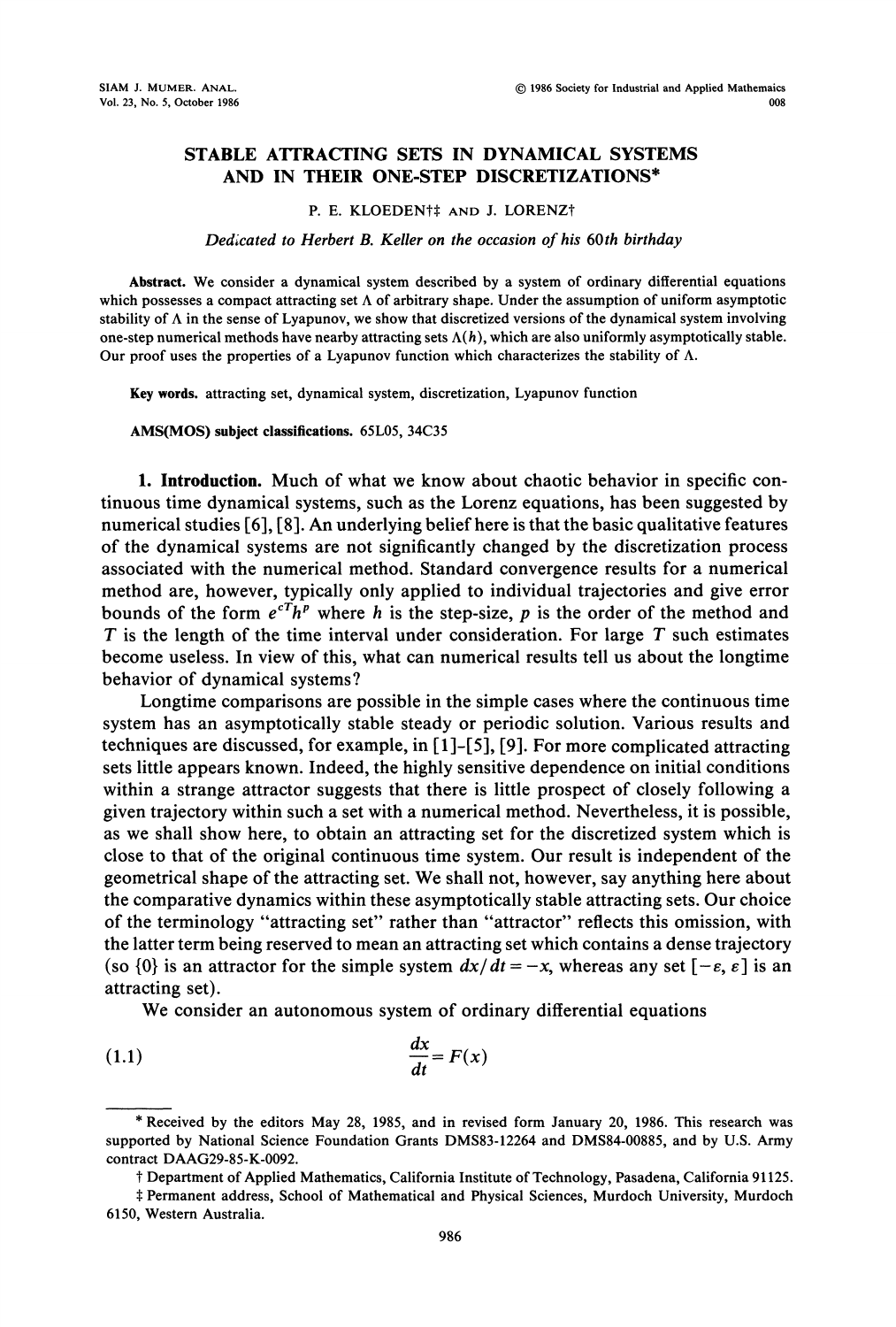in  $\mathbb{R}^N$  for any  $N \ge 1$  and discrete analogues described by one-step numerical methods of pth order  $(p \ge 1)$ 

$$
(1.2) \t\t x_{n+1} = x_n + hF_h(x_n)
$$

in  $\mathfrak{R}^N$  with uniform step-size *h*. Our main result is

THEOREM 1.1. Suppose that  $F$  and its first p derivatives are uniformly bounded in  $\mathbb{R}^N$  and that 1.1 has a compact, uniformly asymptotically stable set  $\Lambda$ .

Then there is  $h_2 > 0$  such that for each  $0 < h < h_2$  (1.2) has a compact, uniformly asymptotically stable set  $\Lambda(h)$  which contains  $\Lambda$  and converges to  $\Lambda$  with respect to the Hausdorff metric as  $h \rightarrow 0+$ . Moreover, there is a bounded, open set  $U_0$ , which is independent of h and contains  $\Lambda(h)$ , and a time

$$
T_0(h) = A + Bp \log \frac{1}{h},
$$

where A and B are constants depending on the stability characteristics of  $\Lambda$ , such that the iterates of  $(1.2)$  satisfy

$$
x_n\in\Lambda(h)
$$

for all  $nh \geq T_0(h)$ ,  $x_0 \in U_0$  and  $0 < h < h_2$ .

In the following sections we shall give definitions of the uniform asymptotic stability of a set and the Hausdorff metric on nonempty, compact subsets of  $\mathbb{R}^N$ . We mean stability in the sense of Lyapunov and shall use Lyapunov functions to characterize the stability of a set. These concepts are introduced in  $\S 2$  and our proof of Theorem 1.1 is presented in § 3 as a sequence of lemmata. Finally in § 4 we discuss various consequences and generalizations of this theorem. In particular we shall see that the sets  $\Lambda(h)$  are usually not minimal attractors, that is they do not contain a dense trajectory for the discretized systems (1.2).

2. Asymptotically stable attracting sets. We consider compact sets  $\Lambda$  of unspecified shape which are positively invariant and uniformly asymptotically stable with respect to a given autonomous system of differential equations

$$
\frac{dx}{dt} = F(x)
$$

in  $\mathfrak{R}^N$ . As well as the familiar singleton sets (steady solutions), these sets  $\Lambda$  include closed curves (periodic solutions), toroidal and stranger shaped sets, and also sets containing more than one distinct trajectory of (2.1). We shall assume for simplicity that all of the solutions of (2.1) are ultimately contained in some possibly large, bounded subset of  $\mathfrak{R}^N$ , hence exist for all future time, and that F is uniformly Lipschitzian on this subset. (Stronger smoothness assumptions of  $F$  will be appropriate later when numerical methods are discussed.)

Let  $\Lambda$  be a nonempty, compact subset of  $\mathbb{R}^N$  and let  $x \in \mathbb{R}^N$ . Then

$$
dist(x, \Lambda) = inf\{|x - \bar{x}|; \, \bar{x} \in \Lambda\},\
$$

where the infimum is actually attained because  $\Lambda$  is nonempty and compact. Following Yoshizawa [10, § 16] we say that  $\Lambda$  is *uniformly stable* for (2.1) if for each  $\varepsilon > 0$  there exists a  $\delta = \delta(\epsilon) > 0$  such that

$$
dist(x(t; x_0), \Lambda) < \varepsilon
$$

for all  $t \ge 0$  whenever dist  $(x_0, \Lambda) < \delta$ , where  $x(t; x_0)$  is the solution of (2.1) with initial value  $x(0; x_0) = x_0$ . The set  $\Lambda$  is then positively invariant for (2.1), that is  $x(t; x_0) \in \Lambda$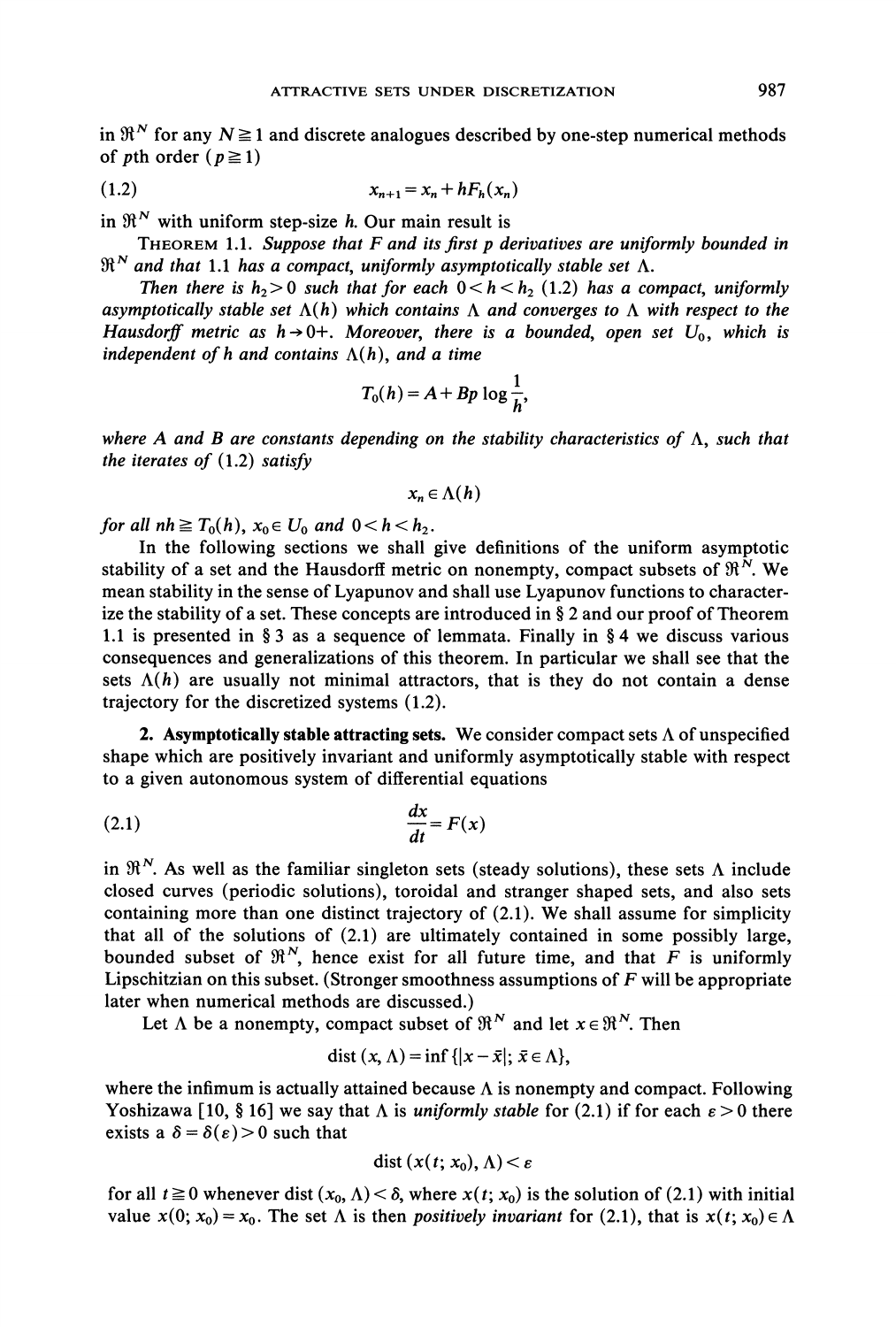for all  $t \ge 0$  and all  $x_0 \in \Lambda$ . If in addition there exists a  $\delta_0 > 0$  and for each  $\varepsilon > 0$  a time  $T(\varepsilon) > 0$  such that

$$
\text{dist}\left(x(t; x_0), \Lambda\right) < \varepsilon \quad \text{for all } t \geq T(\varepsilon)
$$

whenever dist  $(x_0, \Lambda) < \delta_0$ , we say that  $\Lambda$  is *uniformly asymptotically stable* for (2.1).

Lyapunov functions may be used to characterize the stability of an arbitrarily shaped  $\Lambda$  for which there is no simple spectral theory as when  $\Lambda$  is a singleton set. In simple mechanical systems they represent the potential energy, which decreases along trajectories of the system. Unlike linearized spectral theory, the use of Lyapunov functions is not just local. Moreover it does not require explicit knowledge of the solutions of the differential equation. Yoshizawa  $[10]$  gives various necessary conditions and sufficient conditions involving the existence of Lyapunov functions for a compact set  $\Lambda$  to be uniformly asymptotically stable for a differential equation (2.1). See also [9]. The following theorem of necessary conditions is a restatement of Theorem 22.5 in [10]. These conditions are also sufficient, as can be deduced from  $\S$  14 and 16 of [10], but we shall not require that here. We define

$$
S(\Lambda; R_0) = \{x \in \mathfrak{R}^N; \text{ dist } (x, \Lambda) < R_0\}.
$$

THEOREM 2.1. Suppose that the nonempty, compact subset  $\Lambda$  of  $\mathfrak{R}^N$  is uniformly asymptotically stable for  $(2.1)$  and that F is uniformly Lipschitzian on some sufficiently large neighborhood of  $\Lambda$ . Then there exists a function

$$
V: S(\Lambda; R_0) \to [0, \infty)
$$

for some  $R_0 > 0$  for which:

(i) V is uniformly Lipschitzian on  $S(\Lambda; R_0)$ , i.e. there exists a constant  $L>0$  such that

$$
|V(x) - V(x')| \le L|x - x'|
$$

for all  $x, x' \in S(\Lambda; R_0);$ 

(ii) there exist continuous strictly increasing functions  $\alpha$ ,  $\beta$  : [0, R<sub>0</sub>)  $\rightarrow$  [0,  $\infty$ ) with  $\alpha(0) = \beta(0) = 0$  and  $\alpha(r) < \beta(r)$  for  $r > 0$  such that

$$
\alpha(\text{dist}(x, \Lambda)) \le V(x) \le \beta(\text{dist}(x, \Lambda))
$$

for all  $x \in S(\Lambda; R_0)$ ; and

(iii) there exists a constant  $c > 0$  such that

$$
D^+_{(2,1)}V(x)\leq -cV(x)
$$

for all  $x \in S(\Lambda; R_0)$ , where the upper-Dini derivative of V with respect to (2.1) is defined as

$$
D^+_{(2,1)}V(x) = \overline{\lim_{h\downarrow 0}} \{ V(x+hF(x)) - V(x) \} / h^{1}
$$

This theorem guarantees the existence of such a Lyapunov function, but gives no practical information on how to find it. Nevertheless for such a function  $V$  it follows from (ii) and (iii) that  $x(t; x_0) \in S(\Lambda; R_0)$  and

$$
(2.2) \t\t\t V(x(t; x_0)) \leq e^{-ct} V(x_0)
$$

<sup>&</sup>lt;sup>1</sup> This equals  $\nabla V(x) \cdot F(x)$  when V is differentiable.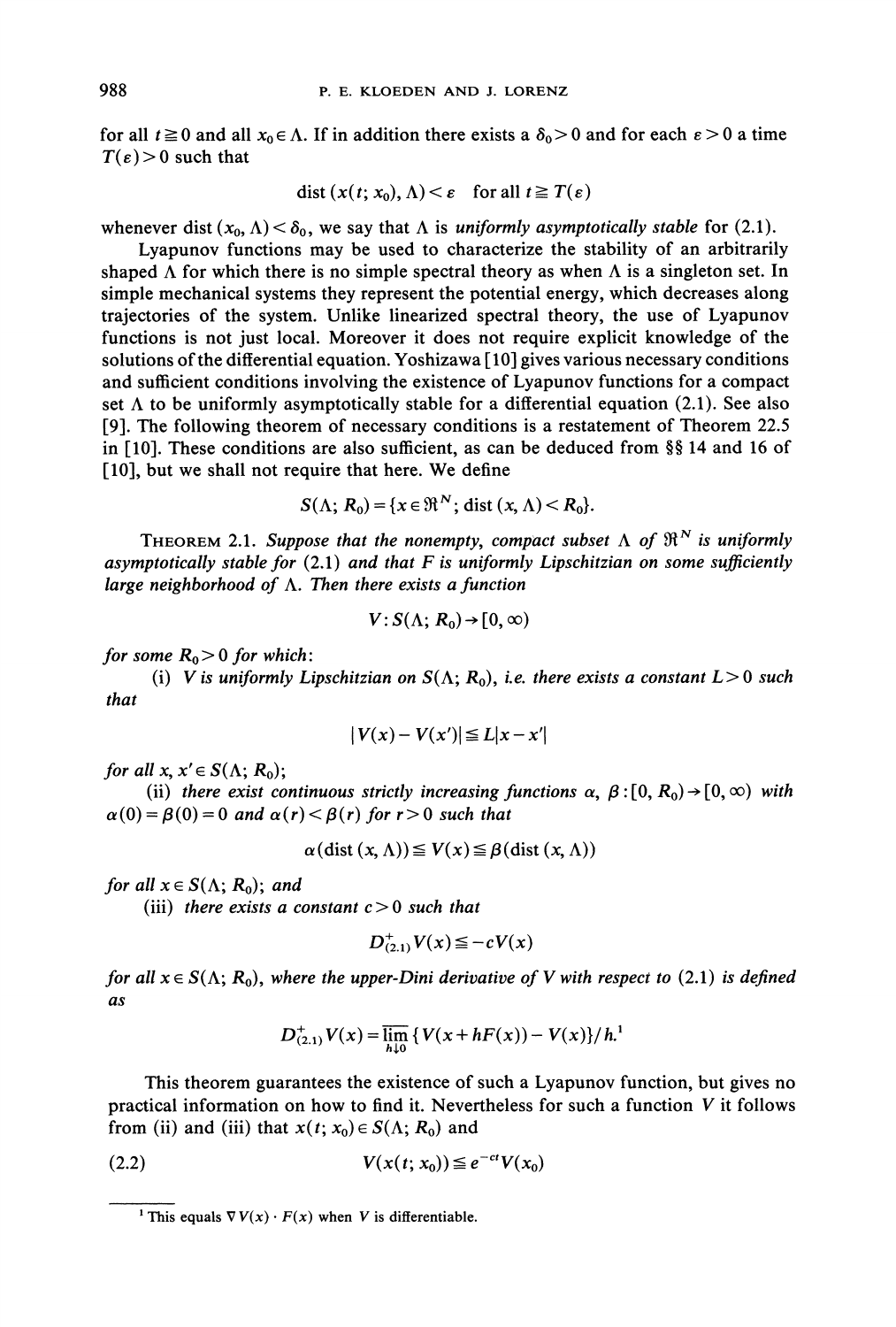for all  $t \ge 0$  whenever dist  $(x_0, \Lambda) < R_1 < R_0$ , where  $R_1$  is defined by  $\beta(R_1) = \alpha(R_0)$ . To see this, suppose that there is a  $0 < T < \infty$  such that

$$
dist(x(t; x_0), \Lambda) < R_0 \quad \text{for } 0 \leq t < T,
$$

but

$$
dist(x(T; x_0), \Lambda) = R_0.
$$

It follows from (iii) that the inequality (2.2) certainly holds over  $0 \le t < T$ , and so by continuity also for  $t = T$ , that is

$$
V(x(T; x_0)) \leq e^{-cT} V(x_0).
$$

Then from (ii)

$$
\alpha(R_0) = \alpha(\text{dist}(x(T; x_0), \Lambda))
$$
  
\n
$$
\leq V(x(T; x_0))
$$
  
\n
$$
\leq e^{-cT}V(x_0)
$$
  
\n
$$
\leq e^{-cT}\beta(\text{dist}(x_0, \Lambda))
$$
  
\n
$$
< e^{-cT}\beta(R_1) = e^{-cT}\alpha(R_0),
$$

which is a contradiction, so no such  $T$  exists.

3. Proof of main result. For simplicity of presentation we suppose that the function F in the differential equation (2.1) is  $p \ge 1$  times continuously differentiable and that these derivatives are globally bounded in  $\mathfrak{R}^N$ . Then all solutions  $x(t; x_0)$  of (2.1) exist for all future time and their first  $p+1$  time derivatives are globally and uniformly bounded. Thus it is a reasonable assumption for a one-step method (1.2) that there exists a constant  $C_p$ , which is independent of h and  $x_0$ , for which we have a local estimate

$$
(3.1) \t\t\t |x_1(h) - x(h; x_0)| \leq C_p h^{p+1}.
$$

Here  $x_1(h) = x_1 = x_0 + hF_h(x_0)$  according to (1.2). (We sometimes write the iterates as functions of h to emphasize the dependency.) Furthermore, let  $L_p(h)$  be a global Lipschitz constant for  $F_h(x)$ .

We assume that the differential system  $(2.1)$  has a compact, uniformly asymptotically stable set  $\Lambda$  and that  $V: S(\Lambda; R_0) \to [0, \infty)$  is an appropriate Lyapunov function, the existence of which is guaranteed by Theorem 2.1, with constants  $c, L, R_0, R_1$  and functions  $\alpha, \beta$ . We shall construct a compact subset  $\Lambda(h)$  which contains  $\Lambda$  in its interior and which is uniformly asymptotically stable for the discrete dynamical system  $(1.2)$  with step-size h (under a definition analogous to that in the previous section). For clarity our construction and proof is presented as a sequence of lemmata.

LEMMA 3.1. There exist  $0 < r_0 < R_1$  and  $h_0 > 0$  such that

$$
x_1(h) \in S(\Lambda; R_0)
$$

whenever  $x_0 \in S(\Lambda; r_0)$  and  $h \leq h_0$ .

*Proof.* We define  $r_0$  by  $\beta(r_0) = \alpha(R_0/2)$  and  $h_0$  by  $C_p h_0^{p+1} = R_0/2$ . Then  $r_0 < R_1 < R_0$ , so for any  $x_0 \in S(\Lambda; r_0)$  we have  $x(t; x_0) \in S(\Lambda; R_0)$  for all  $t > 0$  and inequality (2.2) is satisfied. In particular for  $t = h$ 

(3.2) 
$$
V(x(h; x_0)) \leq e^{-ch} V(x_0) < V(x_0).
$$

By condition (ii) of Theorem 2.1

$$
\alpha(\text{dist}(x(h; x_0), \Lambda)) \leq V(x(h; x_0))
$$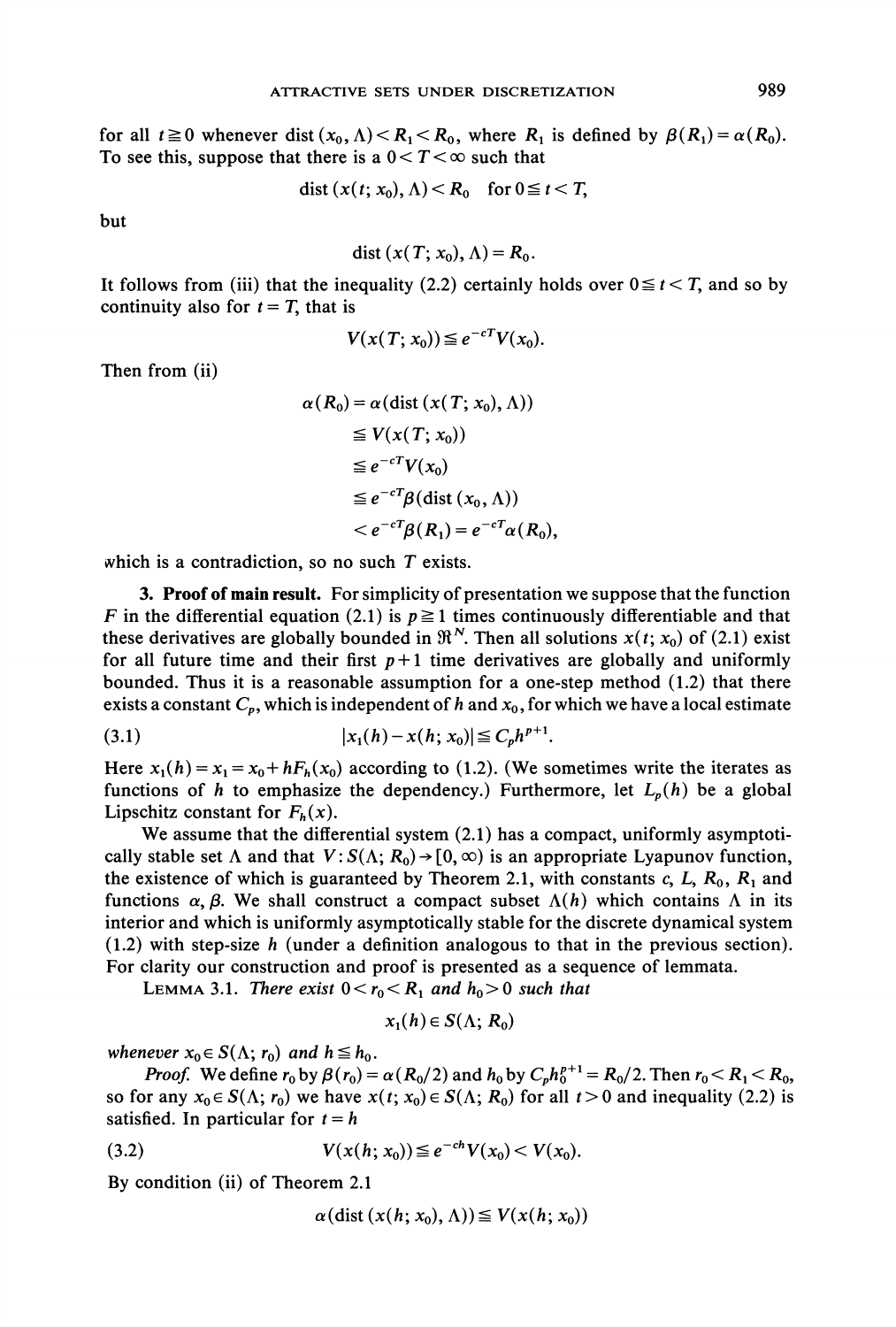and

$$
V(x_0) \leq \beta \left( \text{dist} \left( x_0, \Lambda \right) \right) < \beta \left( r_0 \right) = \alpha \left( \frac{R_0}{2} \right).
$$

In view of (3.2) we thus have

$$
\operatorname{dist}\left(x(h; x_0), \Lambda\right) < \frac{R_0}{2},
$$

which we combine with (3.1) and the definition of  $h_0$  to get

dist 
$$
(x_1(h), \Lambda) \le |x_1(h) - x(h; x_0)| +
$$
dist  $(x(h; x_0), \Lambda)$   
 $< C_p \cdot h_0^{p+1} + \frac{R_0}{2}$   
 $\leq R_0$ ,

as long as  $h \leq h_0$ .  $\Box$ 

As a consequence of Lemma 3.1 both  $x(h; x_0)$  and  $x_1(h)$  belong to  $S(\Lambda; R_0)$ , the domain of definition of the Lyapunov function V, whenever  $x_0 \in S(\Lambda; r_0)$  and  $h \leq h_0$ . Then by the Lipschitz property of  $V$  and inequality  $(3.1)$ 

$$
|V(x_1(h)) - V(x(h; x_0))| \le L|x_1(h) - x(h; x_0)|
$$
  
\n
$$
\le LC_p h^{p+1},
$$

which combines with inequality 
$$
(3.2)
$$
 to give

(3.3) 
$$
V(x_1(h)) \leq e^{-ch} V(x_0) + LC_p h^{p+1}.
$$

LEMMA 3.2. The open set

$$
U_0 = \{x \in S(\Lambda; R_0); V(x) < \alpha(r_0)\}
$$

satisfies  $\Lambda \subset U_0 \subset S(\Lambda; r_0)$ . There exists  $0 < h_1 \leq h_0$  such that  $U_0$  is positively invariant under (1.2) for all  $h < h_1$ , that is

$$
x_n(h) \in U_0 \quad \text{for } n = 1, 2, 3, \cdots
$$

whenever  $x_0 \in U_0$ .

**Proof.** The set  $U_0$  is open because the Lyapunov function V is continuous and contains  $\Lambda$  because this is the set of points at which V vanishes. Moreover for any  $x \in U_0$ 

$$
\alpha(\text{dist}(x,\Lambda)) \leq V(x) < \alpha(r_0),
$$

so dist  $(x, \Lambda) < r_0$ , that is  $x \in S(\Lambda; r_0)$ .

We define  $h_1$  to be the largest  $h \leq h_0$  such that

$$
\frac{LC_p h^{p+1}}{1-e^{-ch}} < \frac{1}{4} \alpha \left(\frac{1}{2} \beta^{-1}(\alpha(r_0))\right)^2
$$

for each  $0 < h < h_1$ . Let  $x_0 \in U_0$  and  $h < h_1$ . By Lemma 3.1 we find  $x_1(h) \in S(\Lambda; R_0)$ , the domain of definition of V. Hence inequality (3.3) is valid and gives

$$
V(x_1(h)) \leq e^{-ch}\alpha(r_0) + LC_p h^{p+1} < \alpha(r_0),
$$

as  $\alpha(\frac{1}{2}\beta^{-1}(\alpha(r_0))) < \alpha(r_0)$ , so that  $x_1(h) \in U_0$ . The proof is then completed by induction.  $\Box$ 

 $2$  The reason for this seemingly mysterious bound will be revealed in Lemma 3.6.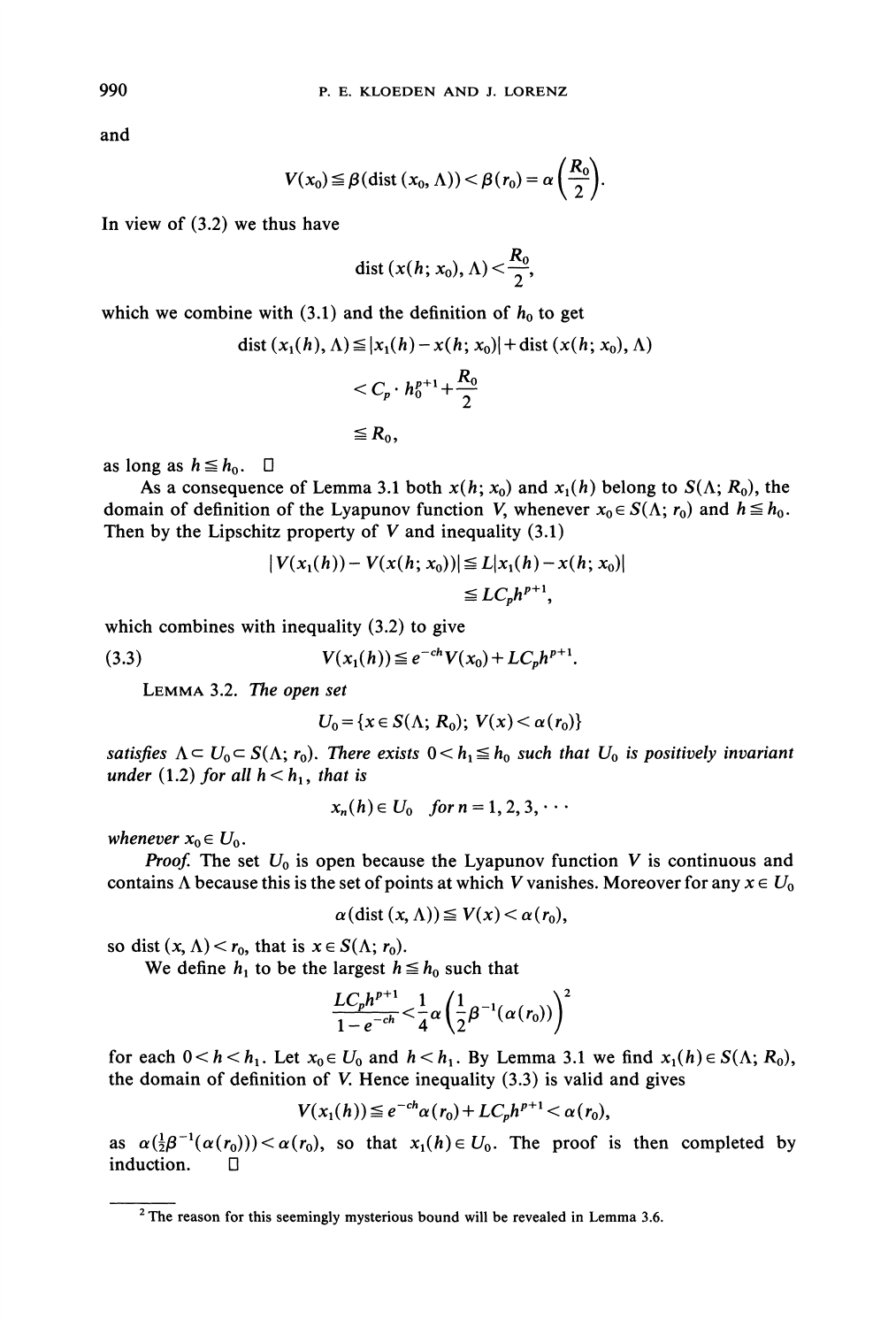Let A and B be nonempty, compact subsets of  $\mathbb{R}^N$ . We define the Hausdorff separation of  $A$  from  $B$  by (see e.g. Roxin [7])

$$
H^*(A, B) = \max \{ \text{dist} (a, B); a \in A \}
$$

and the Hausdorff distance between  $A$  and  $B$  by

 $H(A, B) = \max \{H^*(A, B), H^*(B, A)\}.$ 

(*H* is a metric on the space of nonempty compact subsets of  $\mathfrak{R}^N$ .) In addition we define

(3.4) 
$$
\eta(h) = \frac{2LC_p h^{p+1}}{1 - e^{-ch}}
$$

for  $0 < h < h_1$ , so  $0 < \eta(h) < \frac{1}{2}\alpha(\frac{1}{2}\beta^{-1}(\alpha(r_0))),$  and we set

$$
\Lambda(h) = \{x \in S(\Lambda; R_0); V(x) \leq \eta(h)\}.
$$

LEMMA 3.3.  $\Lambda(h)$  contains  $\Lambda$  in its interior and is compact for each  $0 < h < h_1$ . **Moreover** 

$$
H(\Lambda(h),\Lambda)\to 0 \quad \text{as } h\to 0^+.
$$

**Proof.**  $\Lambda$  is the set of points on which the Lyapunov function V vanishes, so  $\Lambda$ is contained in  $\Lambda(h)$ . In fact it is contained in the interior of  $\Lambda(h)$  since V is continuous and  $\eta(h) > 0$ . Moreover,  $\Lambda(h)$  is bounded and closed, thus compact. Since  $\Lambda \subset \Lambda(h)$ ,  $H^*(\Lambda, \Lambda(h)) = 0$ , so

$$
H(\Lambda(h), \Lambda) = H^*(\Lambda(h), \Lambda) \leq \alpha^{-1}(\eta(h)) \to 0 \quad \text{as } h \to 0^+.
$$

Since  $\eta(h) < \alpha(r_0)$  the set  $\Lambda(h)$  is contained in the invariant set  $U_0$  for  $0 < h < h_1$ . We shall now show that  $\Lambda(h)$  is uniformly asymptotically stable for the discrete dynamical system (1.2) for  $0 < h < h_2 < h_1$  for some  $h_2 < h_1$ .

LEMMA 3.4.  $\Lambda(h)$  is positively invariant under (1.2) for each  $0 < h < h_1$ .

*Proof.* Let  $0 < h < h_1$  and  $x_0 \in \Lambda(h)$ . By Lemma 3.2  $x_1(h) \in U_0$  and inequality (3.3) holds, so

$$
V(x_1(h)) \leq e^{-ch} V(x_0) + LC_p h^{p+1}
$$
  
\n
$$
\leq e^{-ch} \eta(h) + \frac{1}{2} \eta(h) (1 - e^{-ch})
$$
  
\n
$$
= \frac{1}{2} (1 + e^{-ch}) \eta(h) < \eta(h),
$$

where we have used definition (3.4) of  $\eta(h)$ . Hence  $x_1(h) \in \Lambda(h)$ . The proof is then completed by induction.  $\Box$ 

LEMMA 3.5. There exists an  $0 < h_2 \leq h_1$  such that

$$
V(x_1(h)) \leq e^{-ch/4} V(x_0)
$$

for any  $x_0 \in U_0 \backslash \Lambda(h)$  and  $0 < h < h_2$ .

*Proof.* By Lemma 3.2 we find  $x_1(h) \in U_0$  and inequality (3.3) holds, so

$$
V(x_1(h)) \le e^{-ch} V(x_0) + LC_p h^{p+1}
$$
  
\n
$$
\le e^{-ch} V(x_0) + \frac{1}{2} \eta(h) (1 - e^{-ch})
$$
  
\n
$$
< \frac{1}{2} (1 + e^{-ch}) V(x_0),
$$

for any  $0 < h < h_1$  since  $V(x_0) > \eta(h)$ . We define

$$
h_2 = \min\{h_1, \gamma\}
$$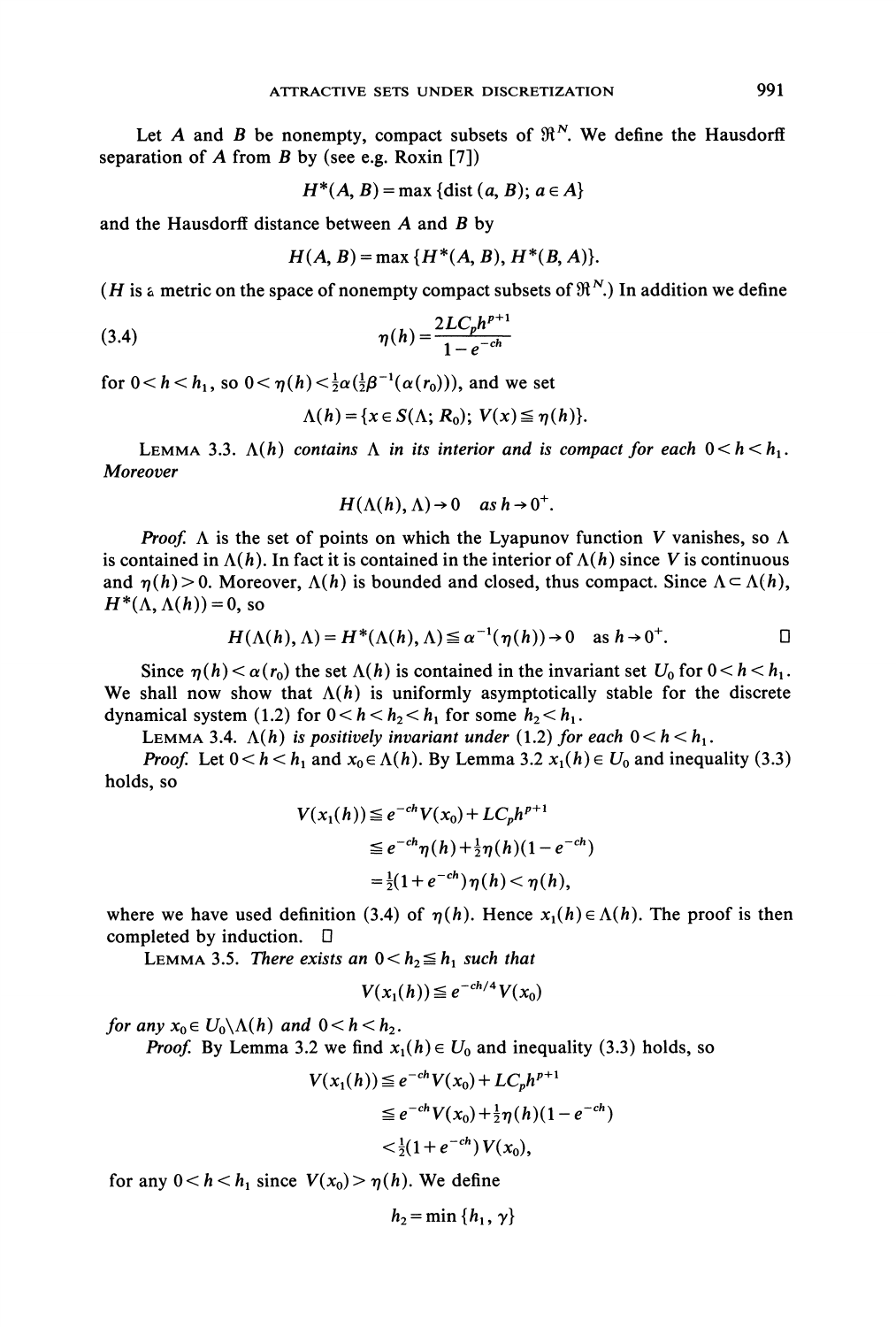where  $\gamma > 0$  satisfies  $e^{-c\gamma} + 1 = 2e^{-c\gamma/4}$ . Then

$$
\frac{1}{2}(1+e^{-ch}) < e^{-ch/4}
$$

and hence

$$
V(x_1(h)) < e^{-ch/4} V(x_0)
$$

for any  $0 < h < h_2$ .  $\Box$ 

Repeating the above argument, we obtain

$$
V(x_n(h)) \leq e^{-cnh/4} V(x_0)
$$

if  $x_i(h) \in U_0 \setminus \Lambda(h)$  for  $j = 0, 1, \dots, n-1$ . By the definition of  $U_0$  we have  $V(x_0) < \alpha(r_0)$ , SO

$$
V(x_n(h)) \leq e^{-cnh/4} \alpha(r_0)
$$

which cannot remain larger than  $\eta(h)$  for all n. Hence there is a finite n for which  $V(x_n(h)) \leq \eta(h)$ , that is  $x_n(h) \in \Lambda(h)$ . Further iterates remain in  $\Lambda(h)$  by Lemma 3.4. In fact, if  $nh \geq T(h)$  where

$$
T(h) = \frac{4}{c} \log \alpha(r_0) - \frac{4}{c} \log \eta(h),
$$

then  $e^{-cnh/4}\alpha(r_0) \leq \eta(h)$ , thus  $x_n(h) \in \Lambda(h)$ . Since  $ch \geq 1-e^{-ch}$ , we have

$$
\eta(h) = \frac{2LC_p h^{p+1}}{1 - e^{-ch}} \geq \frac{2LC_p}{c} h^p
$$

and so

$$
T(h) \leq T_0(h) = \frac{4}{c} \log \frac{c\alpha(r_0)}{LC_p} + \frac{4}{c} p \log \frac{1}{h}.
$$

LEMMA 3.6. There exists a  $\delta_0 > 0$  such that

 $x_n(h) \in \Lambda(h)$ 

for  $nh \geq T_0(h)$  and all  $x_0 \in S(\Lambda(h); \delta_0) \subset U_0$ , provided  $0 < h < h_2$ . *Proof.* Let  $\delta_0 = \frac{1}{2}\beta^{-1}(\alpha(r_0)) > 0$ . For  $x_0 \in S(\Lambda(h), \delta_0)$  we have

dist 
$$
(x_0, \Lambda) \leq
$$
 dist  $(x_0, \Lambda(h)) + H(\Lambda(h), \Lambda)$   
 $< \delta_0 + \alpha^{-1}(\eta(h))$   
 $< \frac{1}{2}\beta^{-1}(\alpha(r_0)) + \frac{1}{2}\beta^{-1}(\alpha(r_0))$   
 $= \beta^{-1}(\alpha(r_0)).$ 

Here we used  $\eta(h) < \alpha(\frac{1}{2}\beta^{-1}(\alpha(r_0)))$ . We conclude

$$
V(x_0) \leq \beta(\text{dist}(x_0, \Lambda)) < \alpha(r_0),
$$

and so  $x_0 \in U_0$ . The argument preceding the statement finishes the proof of the lemma.  $\Box$ 

The set  $\Lambda(h)$  not only attracts iterates of the discretization (3.2) at a uniform rate, but in fact absorbs these iterates in a finite time no greater than  $T_0(h)$  provided  $0 < h < h_2$ . It remains now only to prove that  $\Lambda(h)$  is uniformly stable for the discrete system (3.2).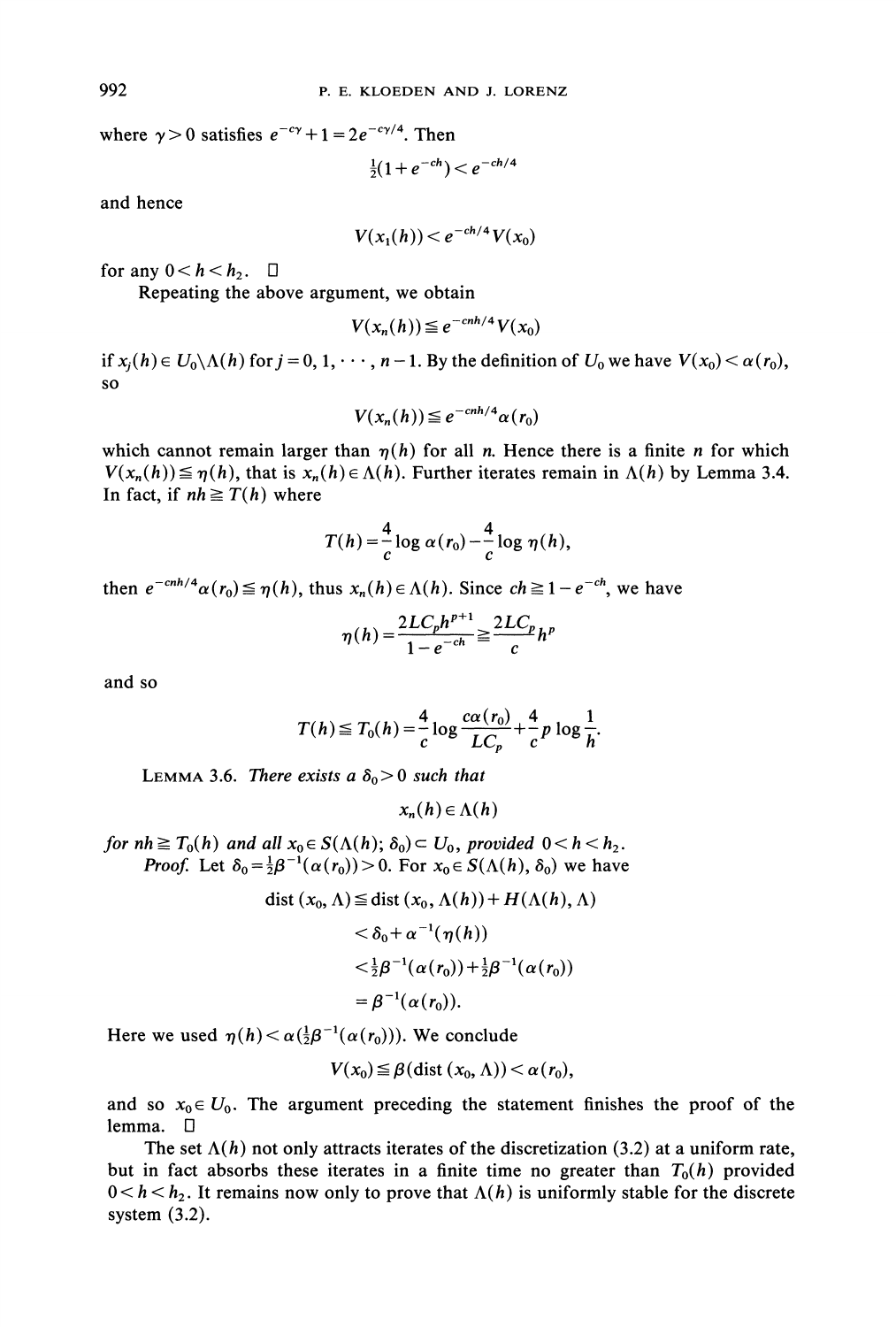LEMMA 3.7. Let  $0 < h < h_2$ . For each  $\varepsilon > 0$  there exists a  $\delta = \delta(\varepsilon, h) > 0$  such that

$$
(3.5) \t\t x_n(h) \in S(\Lambda(h); \varepsilon)
$$

for  $n = 1, 2, 3, \cdots$  and all  $x_0 \in S(\Lambda(h); \delta)$ . Proof. We define

$$
\delta = \delta(\varepsilon, h) = \min \{ \delta_0, \tfrac{1}{2} \varepsilon (1 + h L_p(h))^{-T_0(h)/h} \},
$$

where  $L_p(h)$  is the uniform Lipschitz constant for  $F_h$ . Consider any  $x_0 \in S(\Lambda(h); \delta)$ . If  $x_0 \in \Lambda(h)$ , then  $x_n(h) \in \Lambda(h)$  for  $n = 1, 2, 3, \cdots$  since  $\Lambda(h)$  is positively invariant under (1.2), so (3.5) is automatically satisfied. Consequently we suppose that  $x_0 \notin \Lambda(h)$ . As  $\Lambda(h)$  is compact there exists a  $y_0 \in \Lambda(h)$  such that

$$
dist(x_0, \Lambda(h)) = |x_0 - y_0|.
$$

Let  $x_n(h)$  and  $y_n(h)$  be the iterative sequences for (1.2) starting at  $x_0$  and  $y_0$ , respectively. Then

$$
|x_n(h) - y_n(h)| \le |x_{n-1}(h) - y_{n-1}(h)| + h|F_n(x_{n-1}(h)) - F_n(y_{n-1}(h))|
$$
  
\n
$$
\le (1 + hL_p(h))|x_{n-1}(h) - y_{n-1}(h)|
$$
  
\n...  
\n
$$
\le (1 + hL_p(h))^n |x_0 - y_0|.
$$

As  $\Lambda(h)$  is positively invariant we find  $y_n(h) \in \Lambda(h)$  for  $n = 1, 2, \dots$ , so

dist 
$$
(x_n(h), \Lambda(h)) \le |x_n(h) - y_n(h)|
$$
  
\n $\le (1 + hL_p(h))^n \delta$   
\n $\le (1 + hL_p(h))^{T_0(h)/h} \delta < \varepsilon$ 

for  $nh < T_0(h)$ , by the choice of  $\delta$ . In addition we have  $x_0 \in S(\Lambda(h); \delta_0)$ , so by Lemma 3.6

$$
x_n(h) \in \Lambda(h) \quad \text{for } nh \geq T_0(h).
$$

Hence the inclusion (3.5) holds for all  $n = 1, 2, 3, \dots$ , so  $\Lambda(h)$  is uniformly stable for  $(3.2)$ .  $\Box$ 

In summary, the compact set  $\Lambda(h)$  is uniformly asymptotically stable for the discrete dynamical system (1.2) for all step-sizes  $0 < h < h_2$ . It contains  $\Lambda$  in its interior and converges to  $\Lambda$  with respect to the Hausdorff metric as  $h \rightarrow 0^+$ . In fact, it is more than just attracting as required by the definition of uniform asymptotic stability; it actually absorbs all neighboring iterates in a finite time  $T_0(h)$ .

This complete the proof of Theorem 1.1.

Remarks. 1. As h tends to zero the time  $T_0(h)$  tends to infinity. This is reasonable since  $\Lambda(h)$  approaches the (continuous time) attracting set  $\Lambda$  and  $\Lambda$  does not necessarily absorb nearby trajectories in finite time.

2. The factor  $4p/c$  in front of the term  $\log 1/h$  in  $T_0(h)$  can be improved: For any  $0 < \tilde{c} < c$  the factor can be reduced to  $p/\tilde{c}$ . Only slight modifications of our arguments are necessary to see this.

3. From the proof of Lemma 3.3 it is clear that the convergence rate of  $\Lambda(h)$  to  $\Lambda$  in the Hausdorff metric is  $O(\alpha^{-1}(h^p))$ . For point and limit cycle attractors the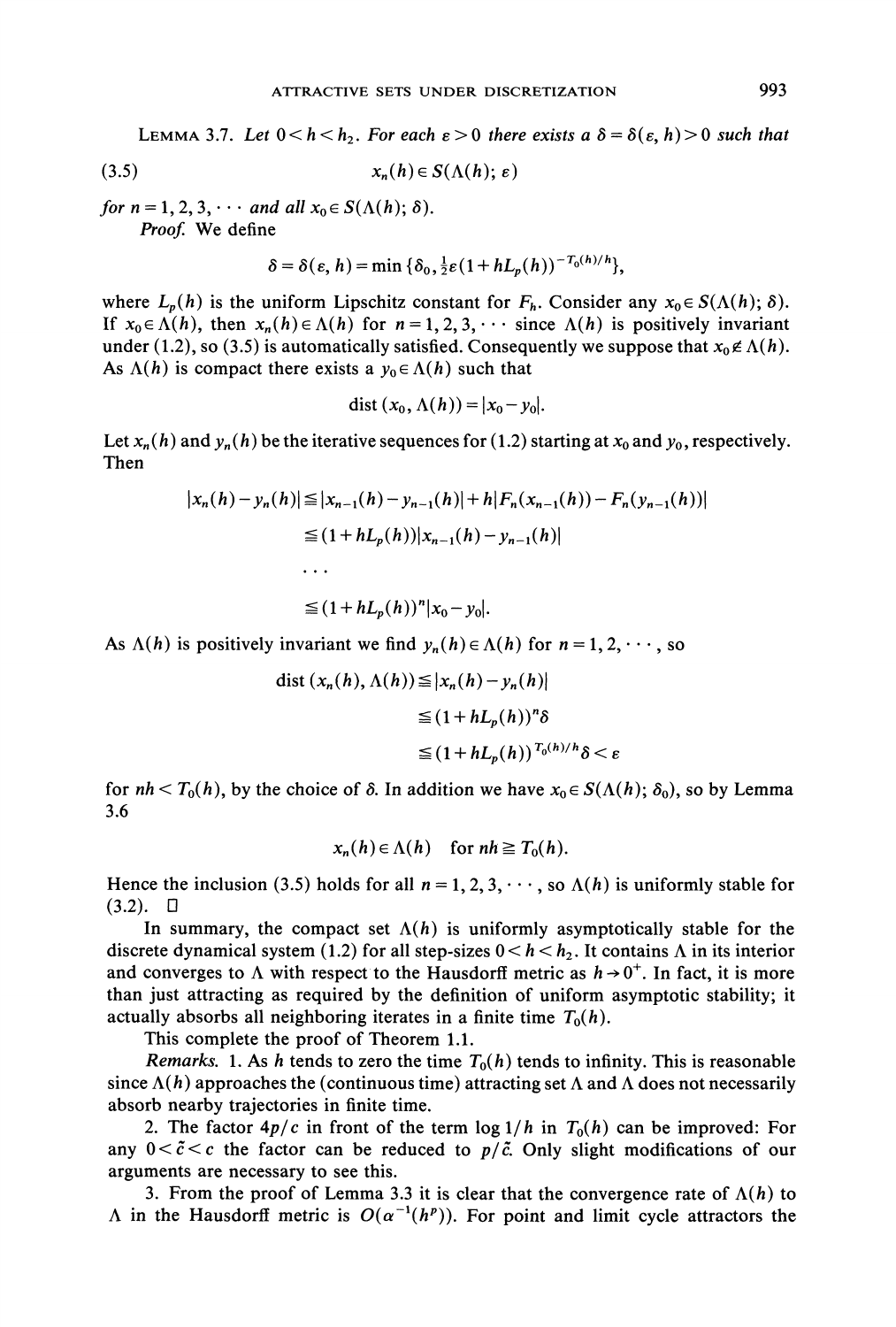Lyapunov function can often by chosen such that  $\alpha^{-1}(x) = O(x)$ , in which case  $\Lambda(h)$ converges to  $\Lambda$  at the rate  $O(h^p)$ . See for example [9], [10].

4. Additional remarks. We have assumed nothing about the dynamics of the continuous system  $(1.1)$  within its attracting set  $\Lambda$ , and so have been able to say nothing about the dynamics of the discretized systems (1.2) within their attracting sets  $\Lambda(h)$ , apart from the positive invariance established in Lemma 3.4. Our choice of the terminology "attracting set" rather than "attractor" reflects this omission, with the latter term being reserved to mean an attracting set which contains a dense trajectory.

With additional assumptions about the attracting sets  $\Lambda$ , we expect to be able to say more about the sets  $\Lambda(h)$  and their internal dynamics. For example, if  $\Lambda = {\bar{x}}$  is a singleton set, the sets  $\Lambda(h)$  are small neighborhoods of this point and contain a unique point  $\bar{x}(h)$  which is asymptotically stable for the discretized system (1.2). Similarly, when  $\Lambda$  is a closed curve representing a periodic solution of the continuous system (1.1), in which case uniform asymptotic stability coincides with orbital stability, then the sets  $\Lambda(h)$  will be thin tubes about this curve, possibly containing closed curves which are invariant and asymptotically stable for the discrete system (1.2). See for example [3] for results in this direction. In general, if  $\Lambda$  contains a dense trajectory of system (1.1), we expect that  $\Lambda(h)$  may contain a trajectory of (1.2) which is "pseudo-dense" in  $\Lambda$ , that is, which returns infinitely often to a ball of some radius  $r(h)$  around any point of  $\Lambda$ , where  $r(h) \rightarrow 0$  and  $h \rightarrow 0$ . Such a trajectory would sweep out, approximately, the shape of  $\Lambda$ , although it may not closely shadow a particular trajectory of the continuous system. We hope to develop and provide proofs of these speculations in a later paper.

It is clear that our construction of the attracting sets  $\Lambda(h)$  is not unique, although for each  $h$  the actual limit sets within the possible choices will be unique. In addition our construction and proofs in the previous section can be straightforwardly modified to handle one-step methods with variable step-sizes. The generalization to multi-step methods does not at the time of writing appear obvious to us.

A problem of practical significance is how to determine the stability characteristics of the attracting set  $\Lambda$  of the original continuous system (1.1). Except in simple cases, it may be extremely difficult to explicitly determine an appropriate Lyapunov function, even though its existence be guaranteed by Theorem 2.1. This of course assumes that we know that  $\Lambda$  is a uniformly asymptotically stable set for (1.1). In practice we usually only have an indication of this from numerical calculations. Then we may ask for a converse of Theorem 1.1, which appears possible but would lead to a coupling between the step-size and the stability characteristics of the attracting set of (1.2) for that step-size. A uniformity in these stability characteristics with decreasing step-size would be a strong indication for similar stability characteristics of the continuous system (1.1).

## REFERENCES

- [1] W.-J. BEYN, On discretization of bifurcation problems, in Bifurcation Problems and their Numerical Treatment, H. D. Mittelman and H. Weber, eds., Birkhäuser-Verlag, Basel, 1980.
- [2] W.-J. BEYN AND E. J. DOEDEL, Stability and multiplicity of solutions to discretizations of nonlinear ordinary differential equations, SIAM J. Sci. Stat. Comp., <sup>2</sup> (1981), pp. 107-120.
- [3] F. BREZZI, S. USHIKI AND H. FuJII, Real and ghost bifurcation dynamics in difference schemes for ODEs, in Numerical Methods for Bifurcation Problems, T. Kiipper, H. D. Mittelmann and H. Weber, eds., Birkhäuser-Verlag, Basel, 1984.
- [4] H. B. KELLER, Approximation methods for nonlinear problems with application to two point boundary value problems, Math. Comp., 29 (1975), pp. 464-474.